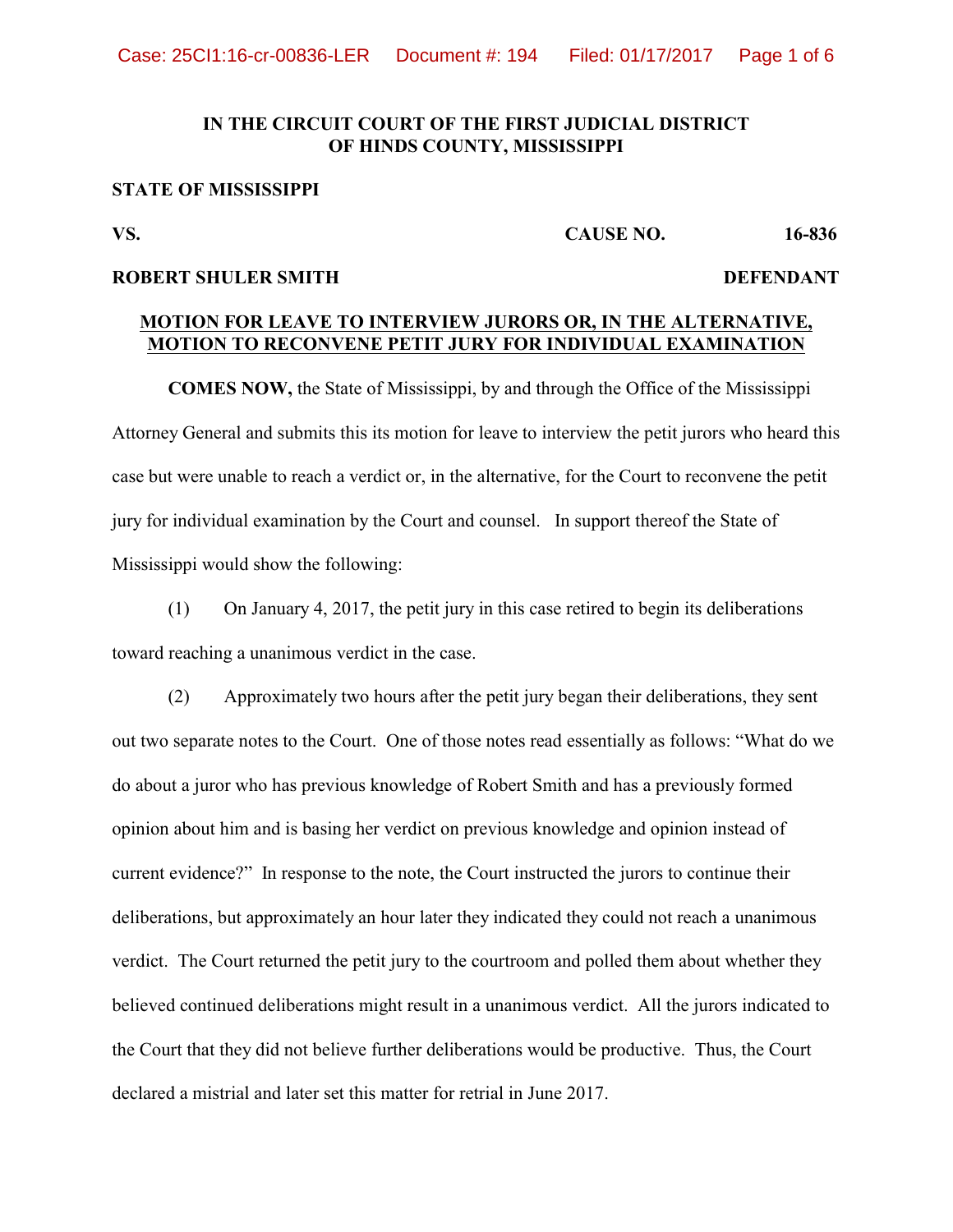(3) Subsequent to the release of the jury and the Court's declaration of a mistrial in this matter, it has been reported in news coverage that the juror with "previous knowledge of Robert Smith" was Juror No. 4. While her name has been reported in the media, counsel will not repeat that information in this pleading.

(4) Inquiry regarding the juror's place of employment reveals that her juror questionnaire reflected that she worked for "COJ" – and neither party was able to discern that "COJ" was apparently shorthand for "City of Jackson." Nor was either party able to discern that when Juror No. 4 reported that she was a "dispatcher" that she was, in fact, as media reports have suggested, a dispatcher for the Jackson Police Department. Both the State of Mississippi and the defense had equal access to and equal opportunity to pursue the juror's employment when she responded that she was a "dispatcher." The undersigned Special Assistant Attorney General's notes from the jury selection process reflect that Juror No. 4, who appeared in the venire as Juror No. 12 on Panel No. 1, responded that she had "read about the case" but that she could be fair and impartial as a juror. It does not appear that any further inquiry was made of Juror No. 4 regarding her employment, her involvement in law enforcement, or on any other issue of significance to this case by either the State of Mississippi or the defense. Although the Court and both parties inquired of the venire whether they had any involvement in law enforcement, it does not appear that Juror No. 4 responded directly to that inquiry or disclosed that she worked for the Jackson Police Department, if in fact she does. That is not reflected on her juror questionnaire, although it has been reported in the press as an established fact.

(5) There has been conjecture in media reports that Juror No. 4 was somehow "deliberately" or "improperly" allowed to sit on the petit jury in this case. Since most of the

-2-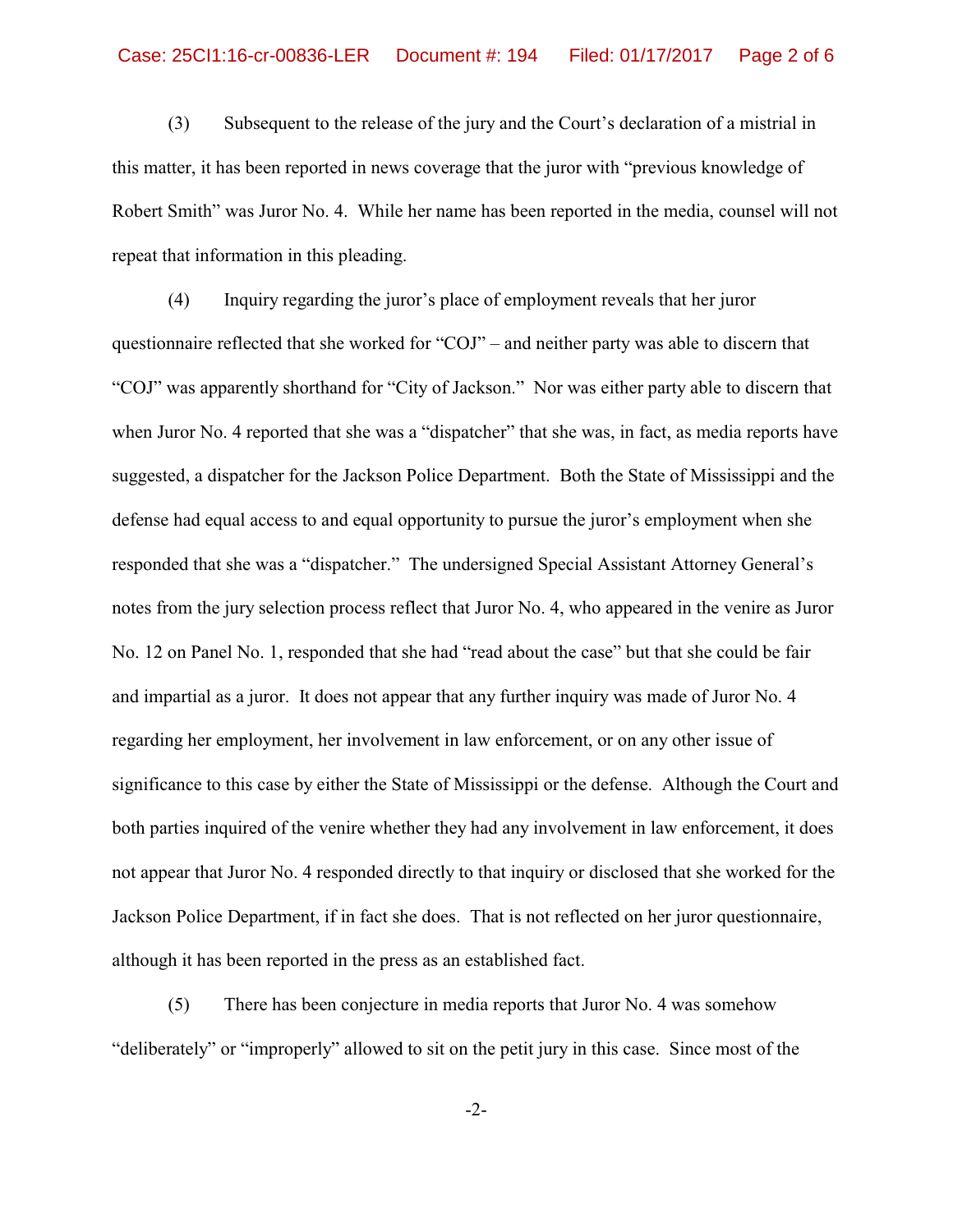reporting has been mere conjecture, no factual basis for the assumption that Juror No. 4 was "deliberately" or "improperly" allowed to sit as part of the petit jury exists at this point. Speculation by the news media does not make it so.

(6) Juror misconduct is a serious matter, which should be dealt with seriously by the Court and by law enforcement authorities. Every member of a jury venire swears that the information on his/her questionnaire is true and correct; when the jury is being qualified, they take an oath to be truthful in their responses to the Court; and, when the venire is subjected to voir dire by the attorneys, they likewise take an oath to provide truthful answers to counsel. Once selected to serve as part of the petit jury, each juror again takes an oath to base his/her verdict solely on the evidence produced at trial, and not upon any extraneous information or any preconceived ideas or opinions about the case, about the parties, or about the defendant's guilt or innocence. It appears that one of the jurors in this case may have violated her oath. At the very least, it appears that an inquiry, and possibly a full-blown investigation, is called for to determine whether a juror violated one or more of the oaths she took before begin empaneled as a part of the petit juror in this case.

(7) Since the petit jury in this case failed to reach a unanimous verdict on any of the three charges in the indictment, interviewing the petit jurors at this juncture would not violate the "general reluctance" to reconvene or question jurors after a verdict has been reached. *See* Roach v. State of Mississippi, 116 So.3d 126, 131 (Miss. 2013). Indeed, as the Supreme Court counseled in Roach, "[w]hen the trial court is made aware of potential juror misconduct or improper influence on the jury, the first step is to determine whether an investigation is

-3-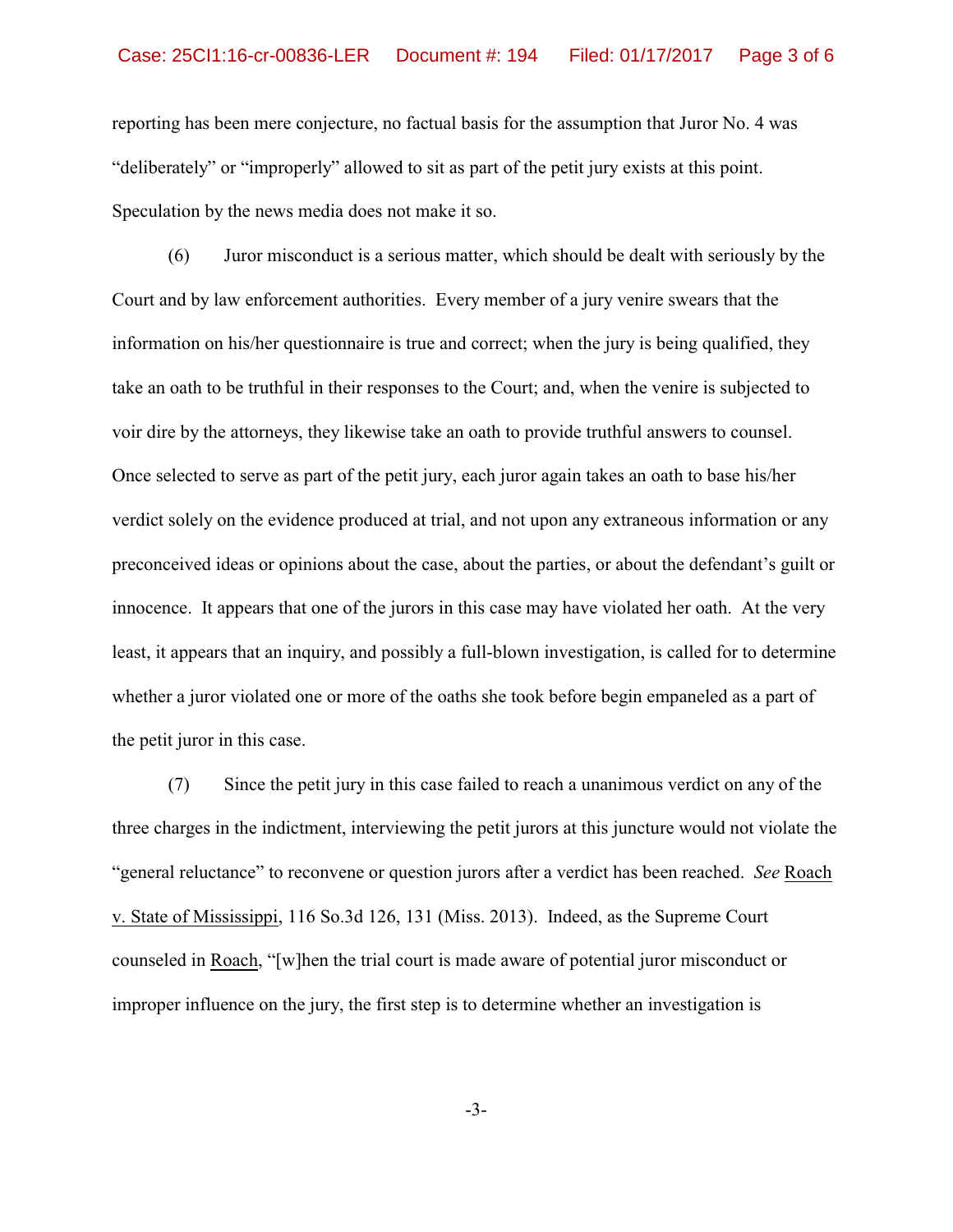warranted." *Id.* at 132 (*citing* Gladney v. Clarksdale Beverage Co., Inc., 625 So.3d 407, 418 (Miss. 1993). Plainly, there is good cause to conduct an investigation at this point.

(8) Because it appears that an investigation may be justified in this case, the State of Mississippi respectfully requests that investigators with the Mississippi Attorney General's Office but not associated with the Public Integrity Division, which is prosecuting this case, be permitted to make contact with and to interview the petit jurors who retired to deliberate in this case. Alternatively, the State of Mississippi asserts that it has shown good cause to reconvene the petit jurors in this case. Thus, the State of Mississippi asks, in the alternative, that the petit jurors be recalled by the Court so that they may be individually examined by the Court and by counsel about all the issues touching on any alleged misconduct of Juror No. 4. These issues would include, but may not be limited to: (a) her apparent failure to make a full disclosure of her involvement in law enforcement, if that is the true state of the facts; (b) her apparent failure to provide truthful responses to questions put to her in voir direct examination about whether she had formed any opinions regarding the defendant's guilt or innocence in this case, if that is the true state of the facts; and, (c) her apparent failure to follow the Court's direct instruction that she base her verdict in this case solely on the evidence produced in open court at the trial of this matter, if she in fact ignored the Court's instructions in this regard.

(9) Lack of candor from jurors in the jury selection process cannot be tolerated if juries are to serve their essential function in our criminal justice system. Nor can jurors be permitted to ignore the oath they have taken or the instructions they have been given by the Court regarding their duty to base their deliberations and their verdicts solely on the evidence produced in open court during the trial of a case.

-4-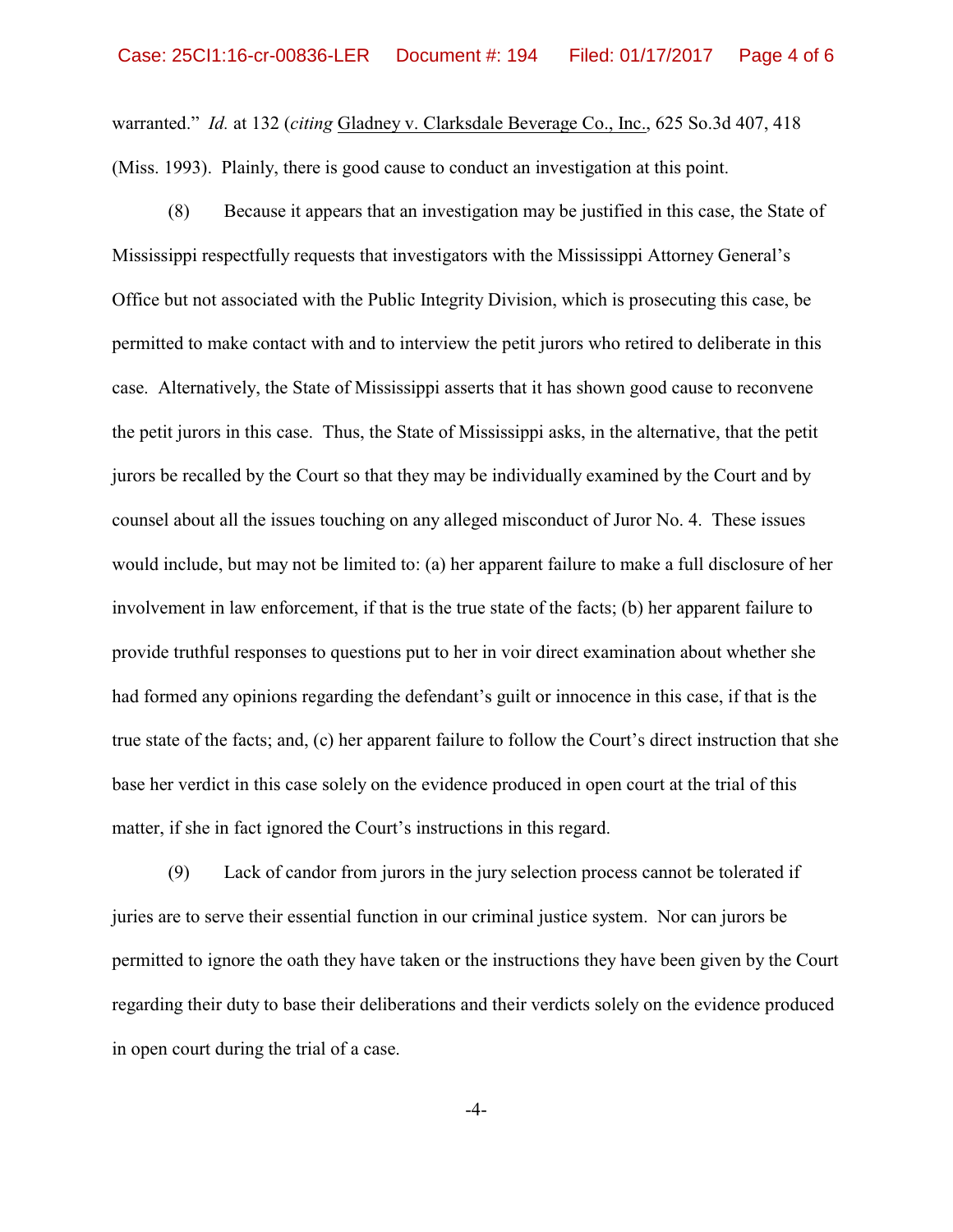(10) If a juror deliberately provided false information in the jury selection process, this might constitute a crime, up to and including perjury. At the juncture, there is insufficient information to determine one way or the other whether a juror violated the law. Without question, this is a matter which should be fully investigated by the Court and by appropriate law enforcement authorities.

Wherefore, premises considered, the State of Mississippi respectfully requests this honorable Court to issue an order granting investigators of the Mississippi Attorney General's Office not a part of the Public Integrity Division authority to contact and to interview the petit jurors in this case or, in the alternative, that the Court recall the petit jurors who retired to deliberate in this case and subject each of them to individual examination by both the Court and the parties on all issues touching on possible juror misconduct in this case.

THIS the  $17<sup>th</sup>$  day of January, 2017.

Respectfully submitted,

JIM HOOD, ATTORNEY GENERAL

 BY: s/ **Robert G. Anderson** Robert G. Anderson Special Assistant Attorney General MS Bar # 1589 Post Office Box 220 Jackson, Mississippi 39205 Telephone: (601) 576-4254 E-mail: rande@ago.state.ms.us